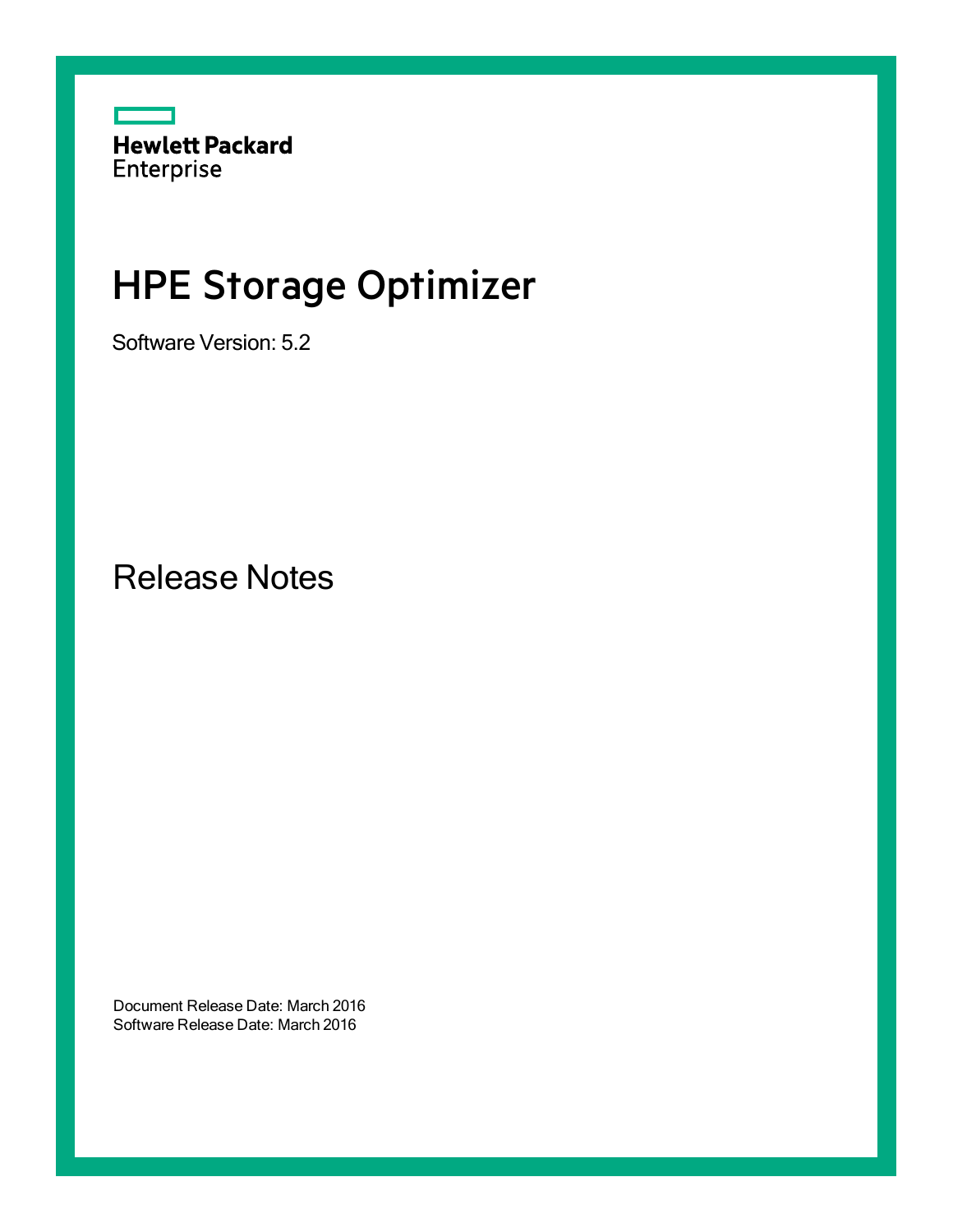## **Legal Notices**

### **Warranty**

The only warranties for Hewlett Packard Enterprise Development LP products and services are set forth in the express warranty statements accompanying such products and services. Nothing herein should be construed as constituting an additional warranty. HPE shall not be liable for technical or editorial errors or omissions contained herein.

The information contained herein is subject to change without notice.

#### **Restricted Rights Legend**

Confidential computer software. Valid license from HPE required for possession, use or copying. Consistent with FAR 12.211 and 12.212, Commercial Computer Software, Computer Software Documentation, and Technical Data for Commercial Items are licensed to the U.S. Government under vendor's standard commercial license.

## **Copyright Notice**

© Copyright 2015 Hewlett Packard Enterprise Development LP

#### **Trademark Notices**

Adobe™ is a trademark of Adobe Systems Incorporated.

Microsoft® and Windows® are U.S. registered trademarks of Microsoft Corporation.

UNIX® is a registered trademark of The Open Group.

This product includes an interface of the 'zlib' general purpose compression library, which is Copyright © 1995-2002 Jean-loup Gailly and Mark Adler.

## **Documentation Updates**

The title page of this document contains the following identifying information:

- Software Version number, which indicates the software version.
- Document Release Date, which changes each time the document is updated.
- Software Release Date, which indicates the release date of this version of the software.

To check for recent software updates: [https://softwaresupport.hpe.com/patches.](https://softwaresupport.hpe.com/patches)

To verify that you are using the most recent edition of a document, go to: [https://softwaresupport.hpe.com/manuals.](https://softwaresupport.hpe.com/manuals)

This site requires that you register for an HPE Passport and sign in. To register for an HPE Passport ID, go to: [https://hpp12.passport.hpe.com/hppcf/login.do.](https://hpp12.passport.hpe.com/hppcf/login.do)

Or click the **Register** link at the top of the HPE Software Support page.

You will also receive updated or new editions if you subscribe to the appropriate product support service. Contact your HPE sales representative for details.

## **Support**

Visit the HPE Software Support Online web site at: [https://softwaresupport.hp.com](https://softwaresupport.hp.com/)

This web site provides contact information and details about the products, services, and support that HPE Software offers.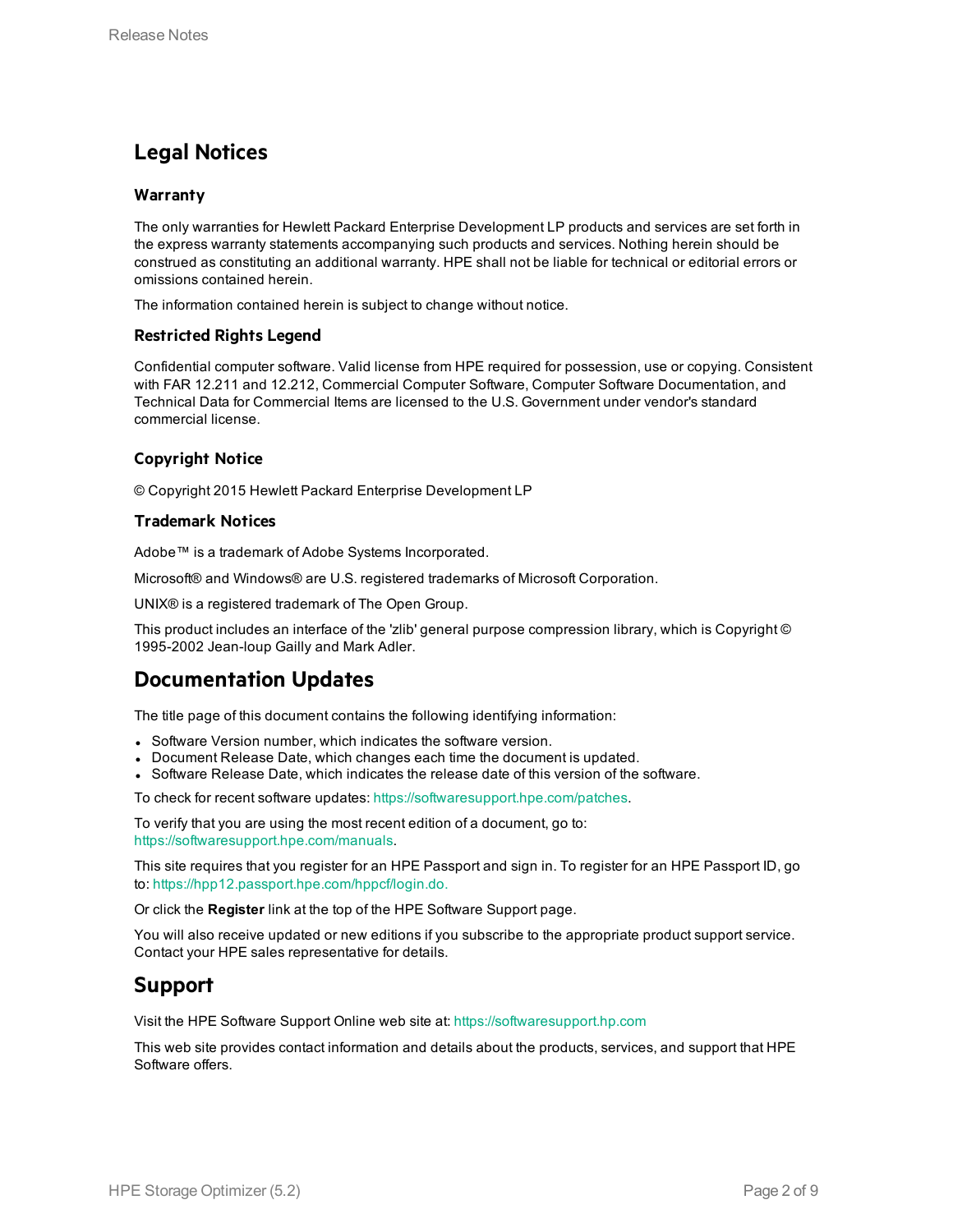HPE Software online support provides customer self-solve capabilities. It provides a fast and efficient way to access interactive technical support tools needed to manage your business. As a valued support customer, you can benefit by using the support web site to:

- Search for knowledge documents of interest
- Submit and track support cases and enhancement requests
- Download software patches
- Manage support contracts
- Look up HPE support contacts
- Review information about available services
- Enter into discussions with other software customers
- Research and register for software training

Most of the support areas require that you register as an HPE Passport user and sign in. Many also require a support contract.

To register for an HPE Passport ID, go to:

<https://hpp12.passport.hp.com/hppcf/createuser.do>

To find more information about access levels, go to:

#### <https://softwaresupport.hp.com/web/softwaresupport/access-levels>

**HPE Software Solutions Now** accesses the HPESW Solution and Integration Portal Web site. This site enables you to explore HPE Product Solutions to meet your business needs, includes a full list of Integrations between HPE Products, as well as a listing of ITIL Processes. The URL for this Web site is [https://softwaresupport.hp.com.](https://softwaresupport.hp.com/)

## **About this PDF Version of Online Help**

This document is a PDF version of the online help. This PDF file is provided so you can easily print multiple topics from the help information or read the online help in PDF format. Because this content was originally created to be viewed as online help in a web browser, some topics may not be formatted properly. Some interactive topics may not be present in this PDF version. Those topics can be successfully printed from within the online help.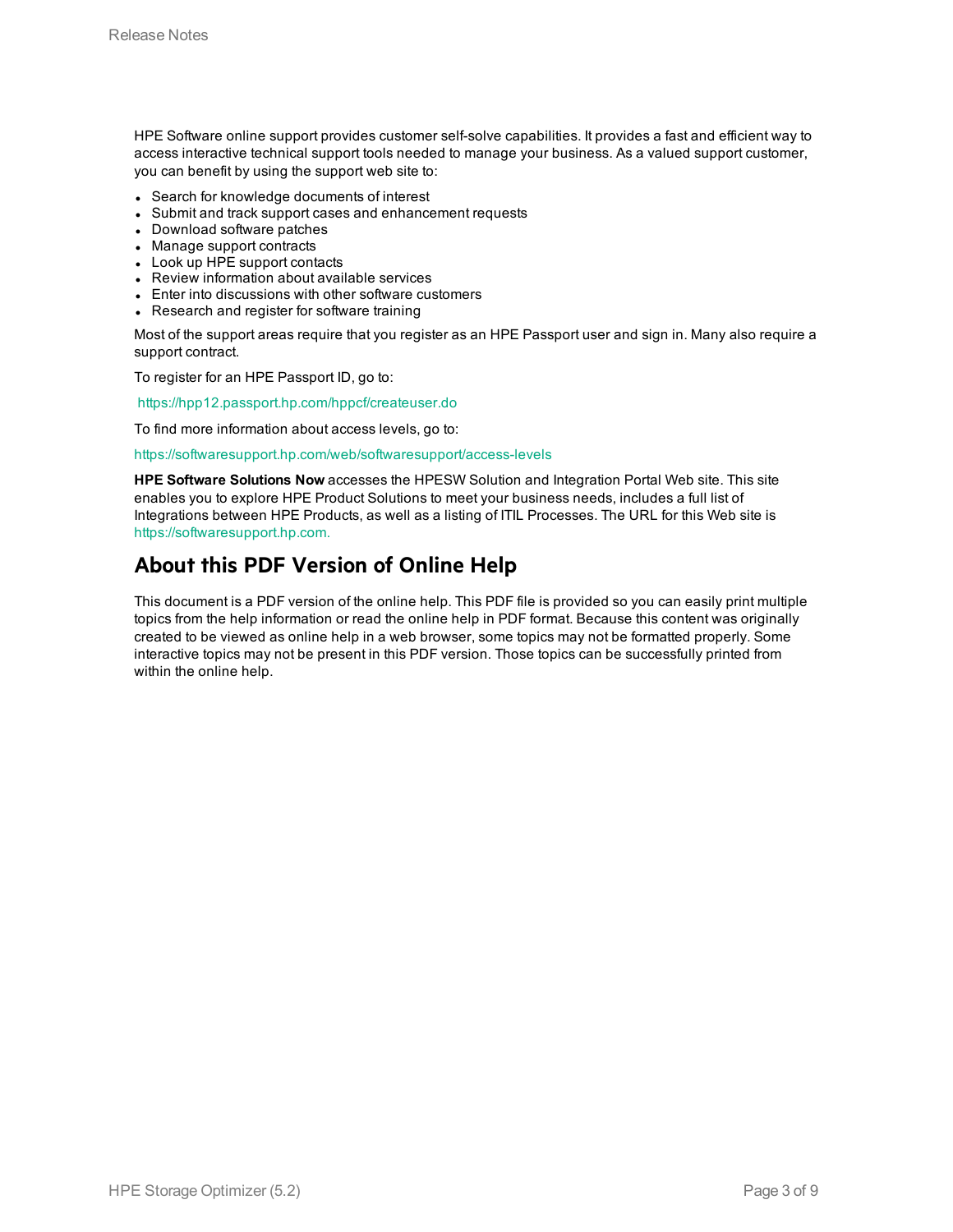# **Contents**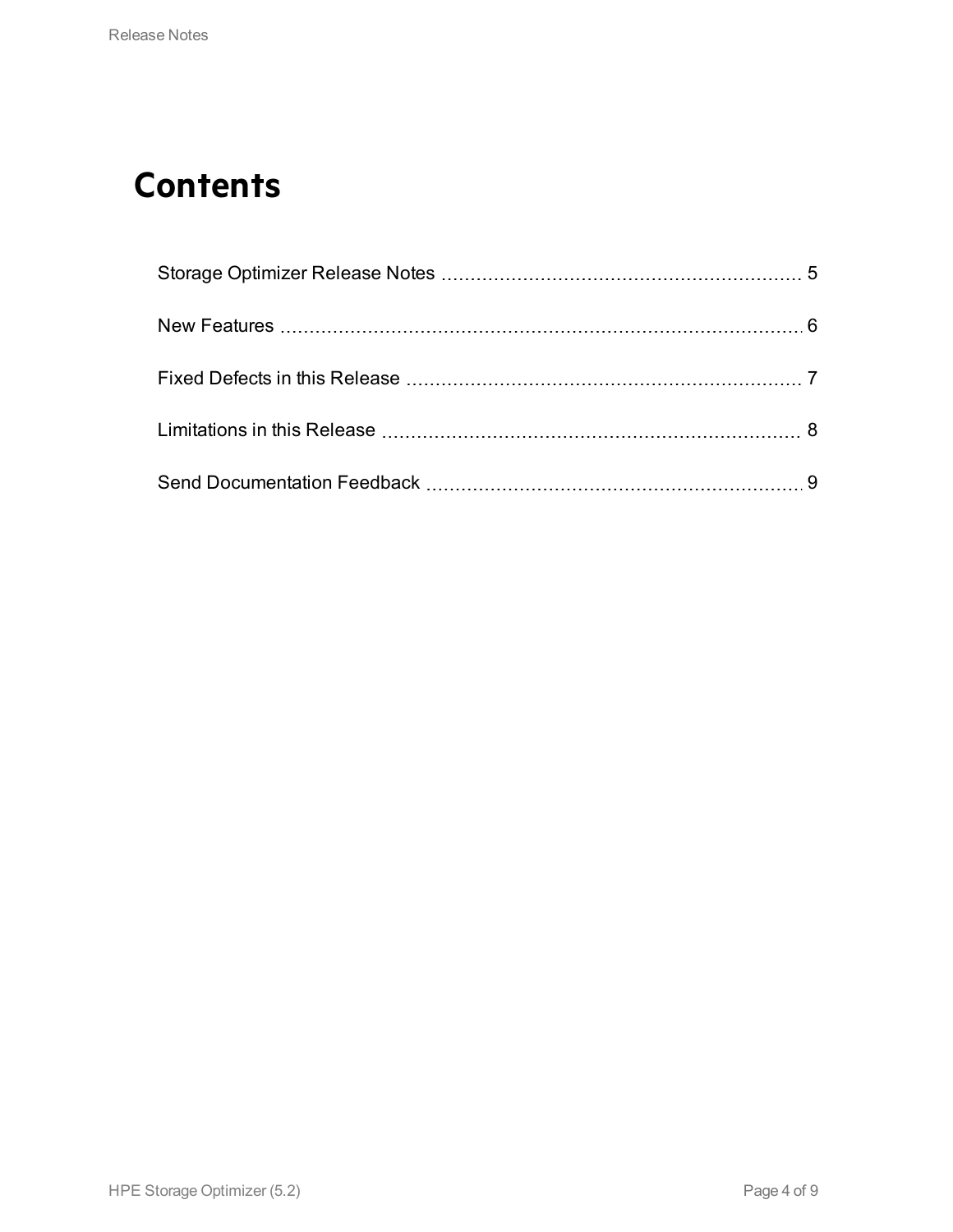## <span id="page-4-0"></span>**Storage Optimizer Release Notes**

### **Software version:** 5.2

### **Publication date:** March 2016

This document is an overview of the changes made to Storage Optimizer. It contains important information that is not included in books or Help. You can find information about the following in this document:

- New [Features](#page-5-0) in this Release
- Fixed Defects in this [Release](#page-6-0)
- [Limitations](#page-7-0) in this Release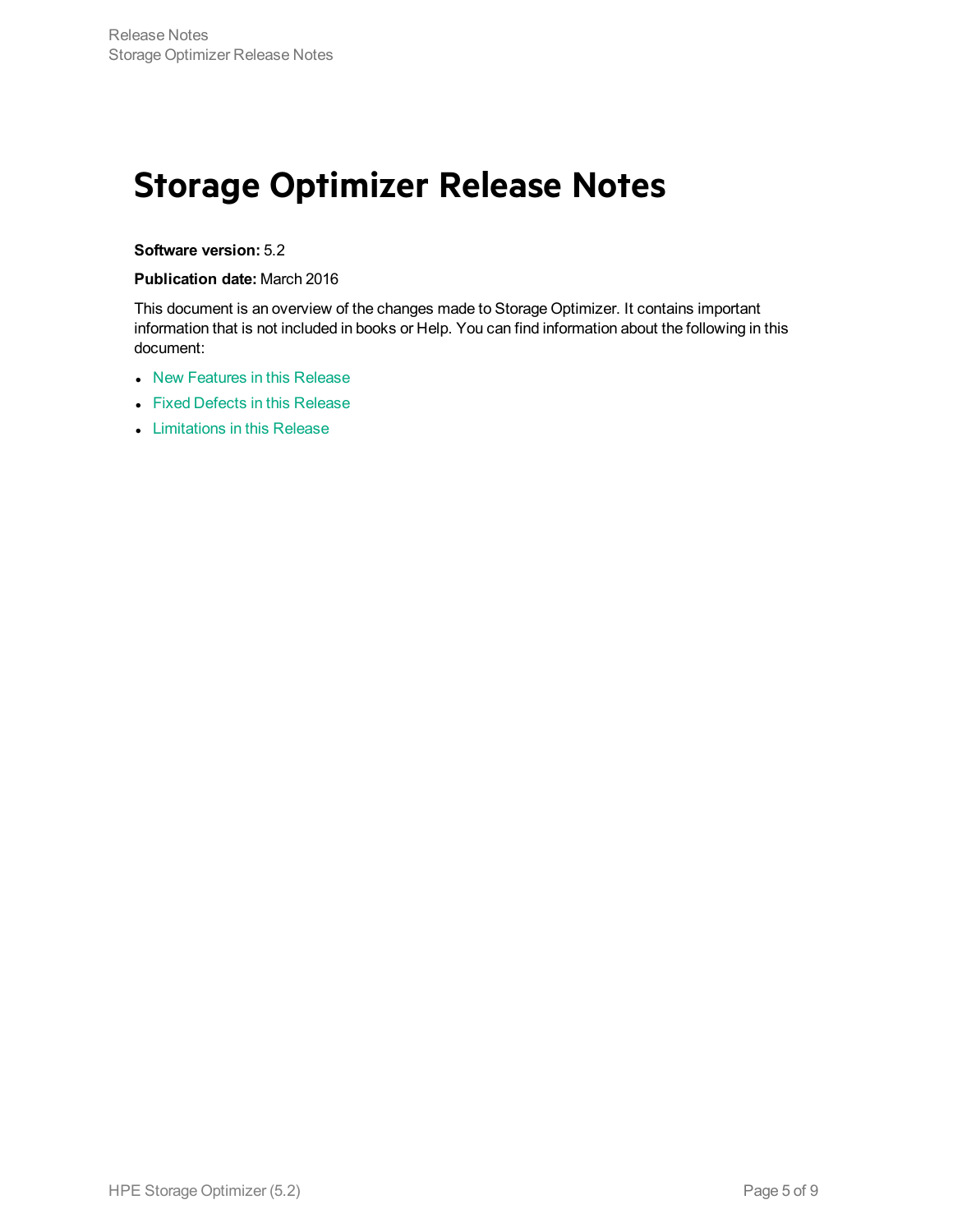## <span id="page-5-0"></span>**New Features**

The following new features are available with the 5.2release:

- Support for HTTPS connections to the ControlPoint / Storage Optimizer application.
- Support for IDOL 11.
- Exchange and SharePoint connectors have been upgraded to version 10.11
- Added Delete action as a phase for content archived using the File System Agent
- Added a new security role
- Introduced minor GUI changes for enhanced usability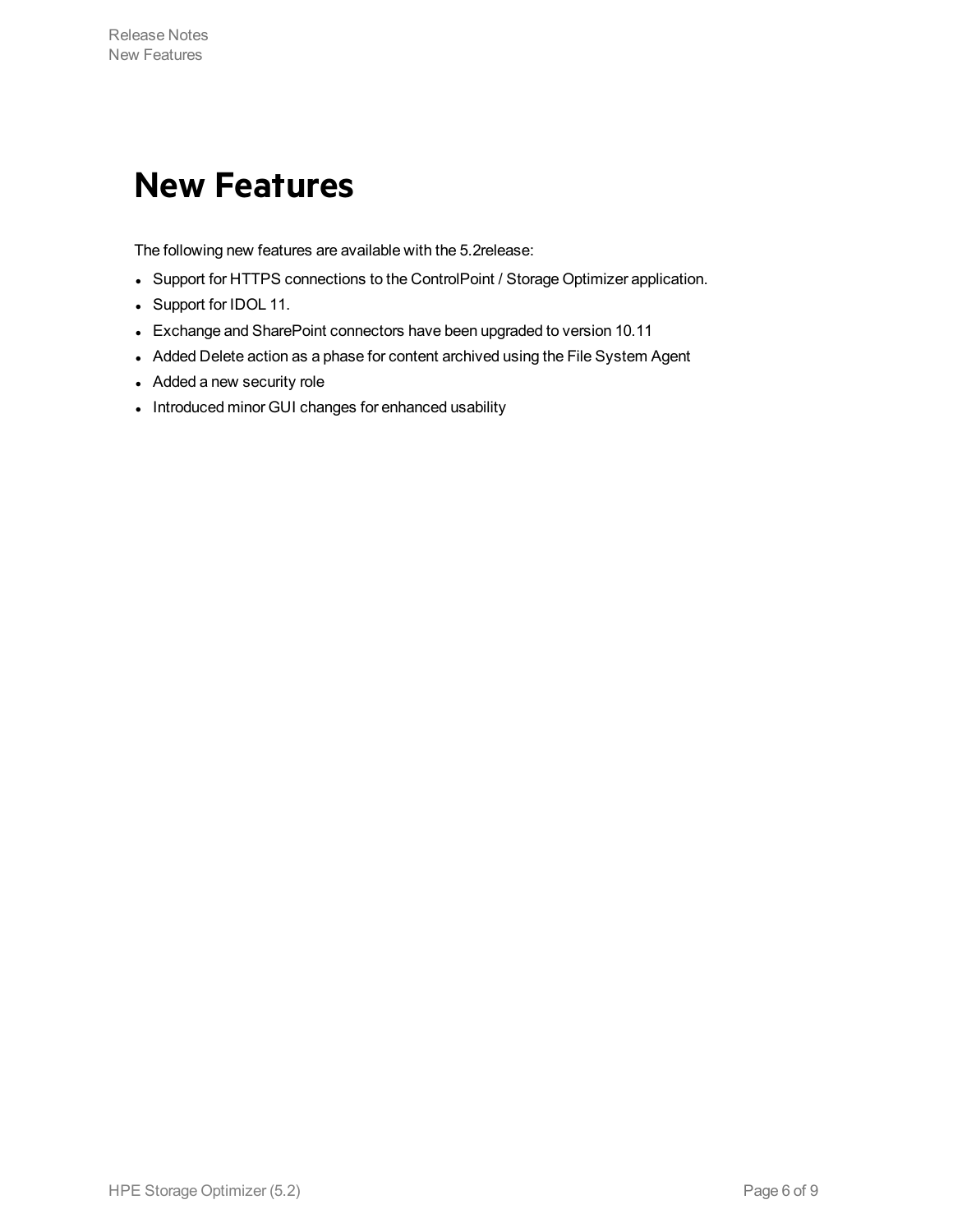# <span id="page-6-0"></span>**Fixed Defects in this Release**

- Consolidated log directories for the File System Agent.
- Updated the filesystem connector to enforce security.
- Any cases of repository delete actions that were not being completed are now being completed.
- Incorrect insertion of spaces is now prevented during connector configuration updates.
- Security access error for categories linked to a deleted repository is corrected.
- Fieldtext training not saved correctly during category training is corrected.
- Filtering associated with the identification of Trivial documents in a potential set is corrected.
- Updated the tool tip associated with the Boolean training rule to suggestion lowering the category threshold for better results.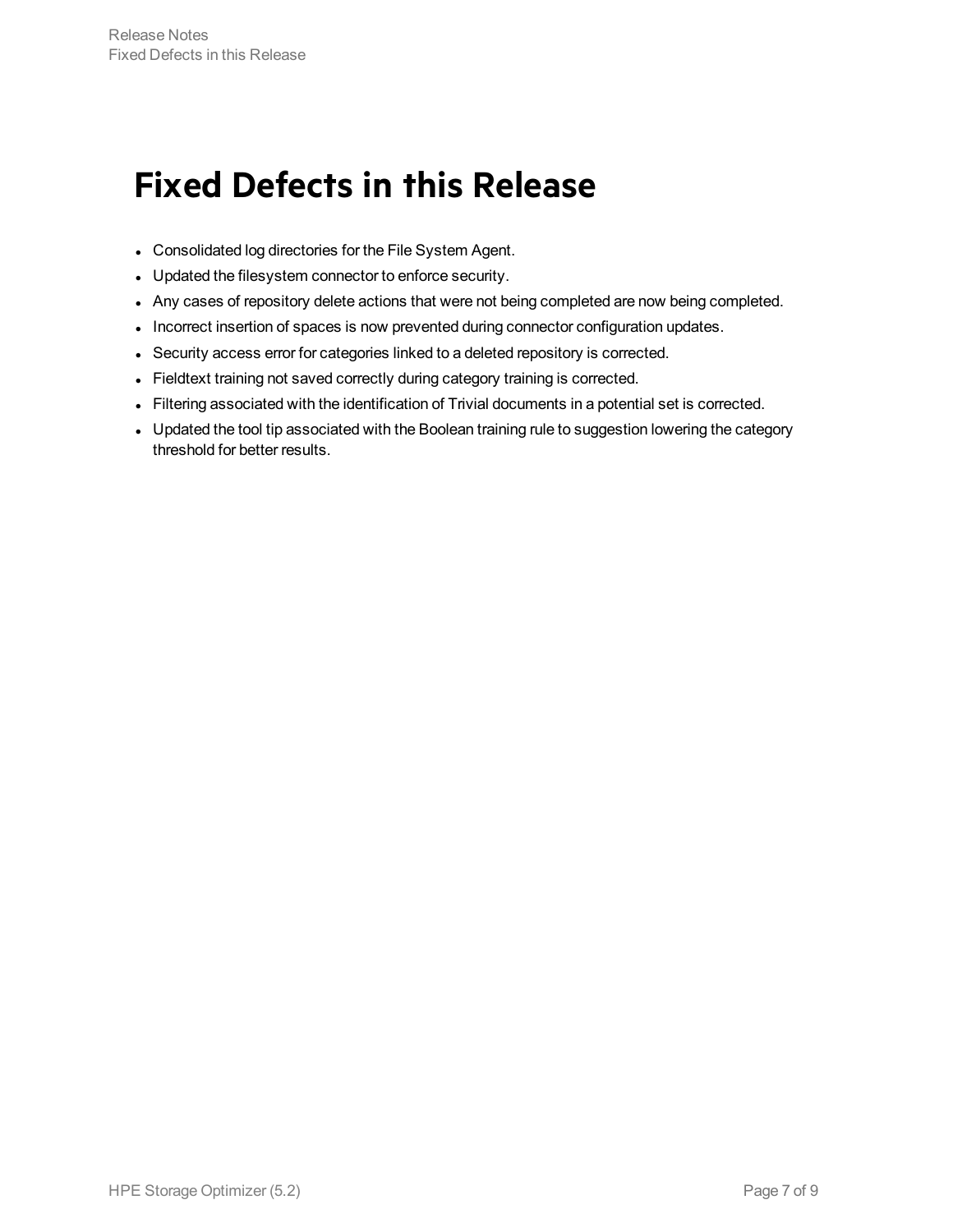# <span id="page-7-0"></span>**Limitations in this Release**

• When configuring IIS to support SSL, only the Storage Optimizer and DataAnalysisService applications registered in IIS will make use of SSL. The remaining applications CPWS, Category and CallbackHandler will continue to communicate through HTTP. These applications will be updated to support SSL in a future Storage Optimizer release.